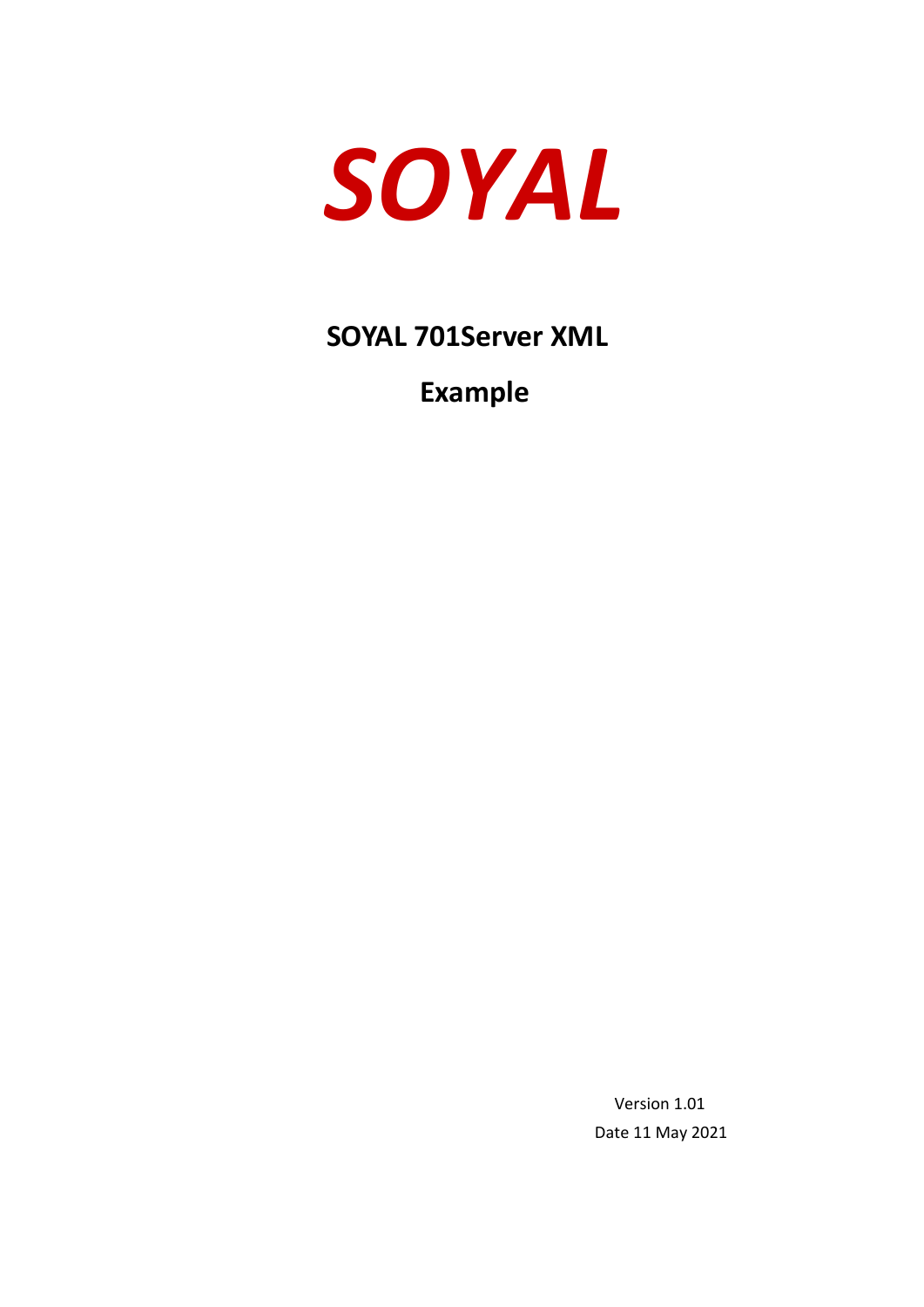**Introduction:** SOYAL support XML command that be used for the 3<sup>rd</sup> face recognition system to integrate with SOYAL access control system; it support to send face user data by sending XML command and it also support to trigger **Door Relay of Controller by sending XML** 

#### **command through 701Server**

### **Application1**:**Sending face user data of XML format by SOYAL 701Software**

It is recommended to add the basic user data of user address, card ID, access time zone, door group, name and department; only the face image data is sent via XML command.

#### **SOYAL 701Server XML Command Format: Send User Data**

| xml version="1.0" encoding="utf-8"? |                                                                                           |  |  |  |  |  |
|-------------------------------------|-------------------------------------------------------------------------------------------|--|--|--|--|--|
| <exporttosoyal></exporttosoyal>     | $//$ Head $//$                                                                            |  |  |  |  |  |
| <count>1</count>                    | // Total command number //                                                                |  |  |  |  |  |
| <faceitem 0=""></faceitem>          | // Start packet of Face data //                                                           |  |  |  |  |  |
| <name>Soyal</name>                  | // User name $\frac{1}{2}$                                                                |  |  |  |  |  |
| <tagid>12229:10401</tagid>          | $//$ Card ID $//$                                                                         |  |  |  |  |  |
| <usernum>600</usernum>              | // User Address //                                                                        |  |  |  |  |  |
| <mode>1</mode>                      | // Access mode 0: Invalid; 1: Card only//                                                 |  |  |  |  |  |
| <dep>RD</dep>                       | // Department Name //                                                                     |  |  |  |  |  |
| <snapshot>/9j/4QVGR </snapshot>     |                                                                                           |  |  |  |  |  |
|                                     | // User Image format JPG, the image data can be obtained after Base64 encryption, and the |  |  |  |  |  |
|                                     | size of each image must be less than 100KB // https://www.base64-image.de                 |  |  |  |  |  |
|                                     | // End packet of Face data //                                                             |  |  |  |  |  |

</ExportToSoyal> // End //

Example1:

1. Execute 701Server; Select " TCP/IP Only", Enter IP Address of the PC and Port Number Note: Only SQL Base Mode of 701 software support XML function and File Base mode doesn't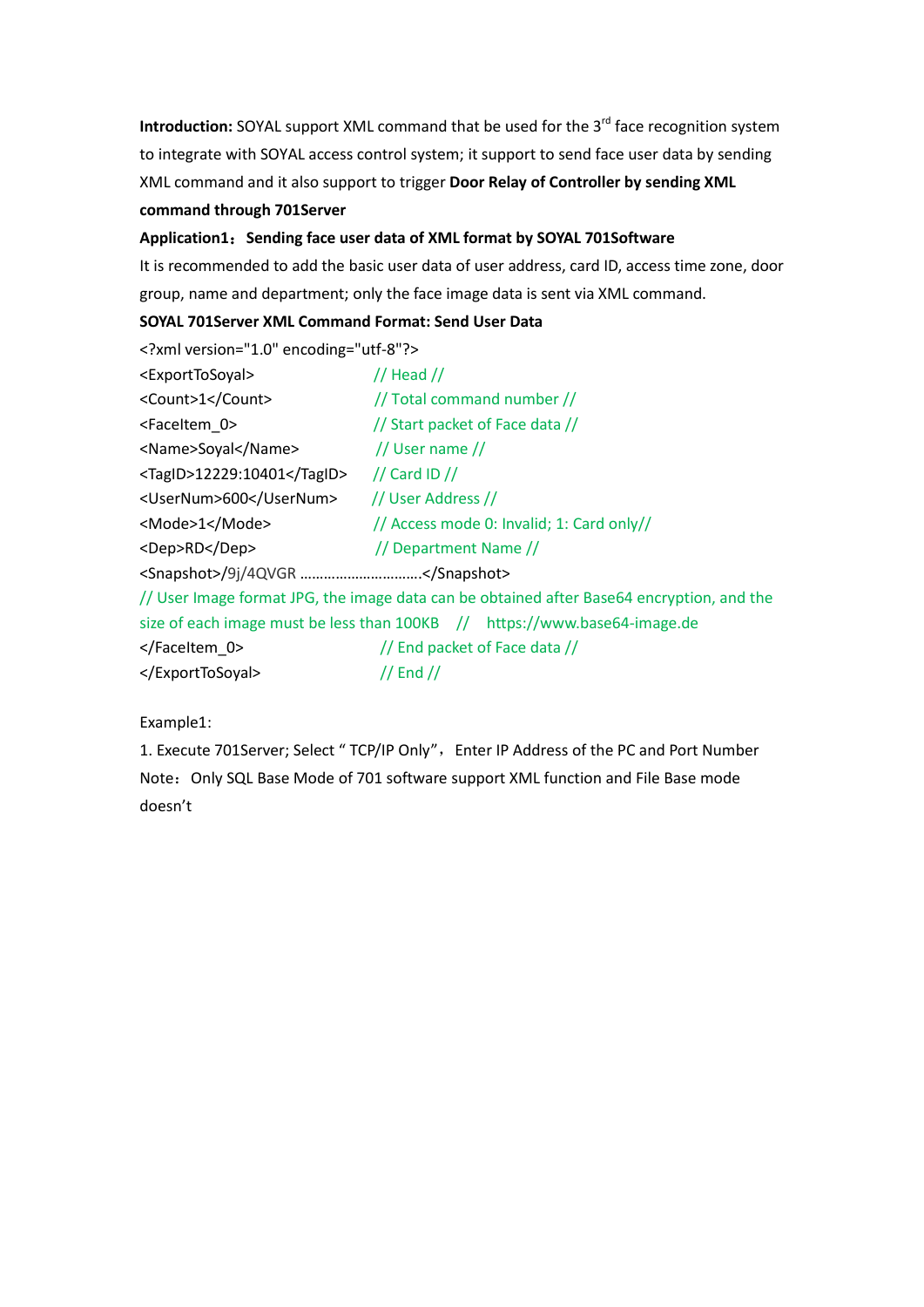| S 701Server                                                                                                                                                                                                |                                 |
|------------------------------------------------------------------------------------------------------------------------------------------------------------------------------------------------------------|---------------------------------|
| File<br>Setting<br>Help<br><b>View</b>                                                                                                                                                                     |                                 |
| $\frac{1}{821/9}$<br><b>O</b> <sub>2</sub><br>LAN<br>€6,3<br>$\frac{6}{R}$<br>$\frac{1}{716E}$<br>Q,<br>$\left[\begin{matrix}\mathbb{H}\end{matrix}\right],$ ( $\mathbb{C}$ )<br>992<br><b>COM</b><br>Line | θĤ,<br>钟!<br>မ္မာ့<br>Log<br>G) |
| <b>Communication Port Setting</b>                                                                                                                                                                          | ×                               |
| Select Area:<br>00:0                                                                                                                                                                                       | $\checkmark$                    |
| <b>Area Communication Port</b>                                                                                                                                                                             |                                 |
| $\bigcirc$ com:1 $\bigcirc$ com:2 $\bigcirc$ com:3 $\bigcirc$ com:4 $\bigcirc$ com:5 $\bigcirc$ com:6 $\bigcirc$ com:7 $\bigcirc$ com:8                                                                    |                                 |
| $\odot$ COM:9 $\odot$ COM:10 $\odot$ COM:11 $\odot$ COM:12 $\odot$ COM:13 $\odot$ COM:14 $\odot$ COM:15 $\odot$ COM:16                                                                                     |                                 |
| $\odot$ COM:17 $\odot$ COM:18 $\odot$ COM:19 $\odot$ COM:20 $\odot$ COM:21 $\odot$ COM:22 $\odot$ TCP/IP Only                                                                                              |                                 |
| $\bigcirc$ Disable                                                                                                                                                                                         |                                 |
| ○ Remote Co-701Server TCP-LINK Connection                                                                                                                                                                  | 192.168.0.1<br>1631<br>÷        |
| Polling Interval<br>⊡ Enable Event Polling                                                                                                                                                                 | 400ms                           |
| 192.168.1.88<br>1631<br><b>Local TCP-LINK Address</b><br>Port                                                                                                                                              |                                 |
| Save Current Area<br>Yes                                                                                                                                                                                   | Cancel                          |

#### 2. Execute Packet Sender

 2-1 Enter the command on ASCII Filed or load command by Load file <https://www.base64-image.de/>

# **SOYAL**

<?xml version="1.0" encoding="utf-8"?>

<ExportToSoyal>

<Count>1</Count>

<FaceItem\_0>

<Name>Soyal</Name>

<TagID>22229:11401</TagID>

<UserNum>600</UserNum>

<Mode>1</Mode>

<Dep>RD</Dep>

<Snapshot>/9j/4AAQSkZJRgABAQAAAQABAAD/2wBDAAEBAQEBAQEBAQEBAQEBAQEBAQEB AQEBAQEBAQEBAQEBAQEBAQEBAQEBAQEBAQEBAQEBAQEBAQEBAQEBAQEBAQH/2wBDAQ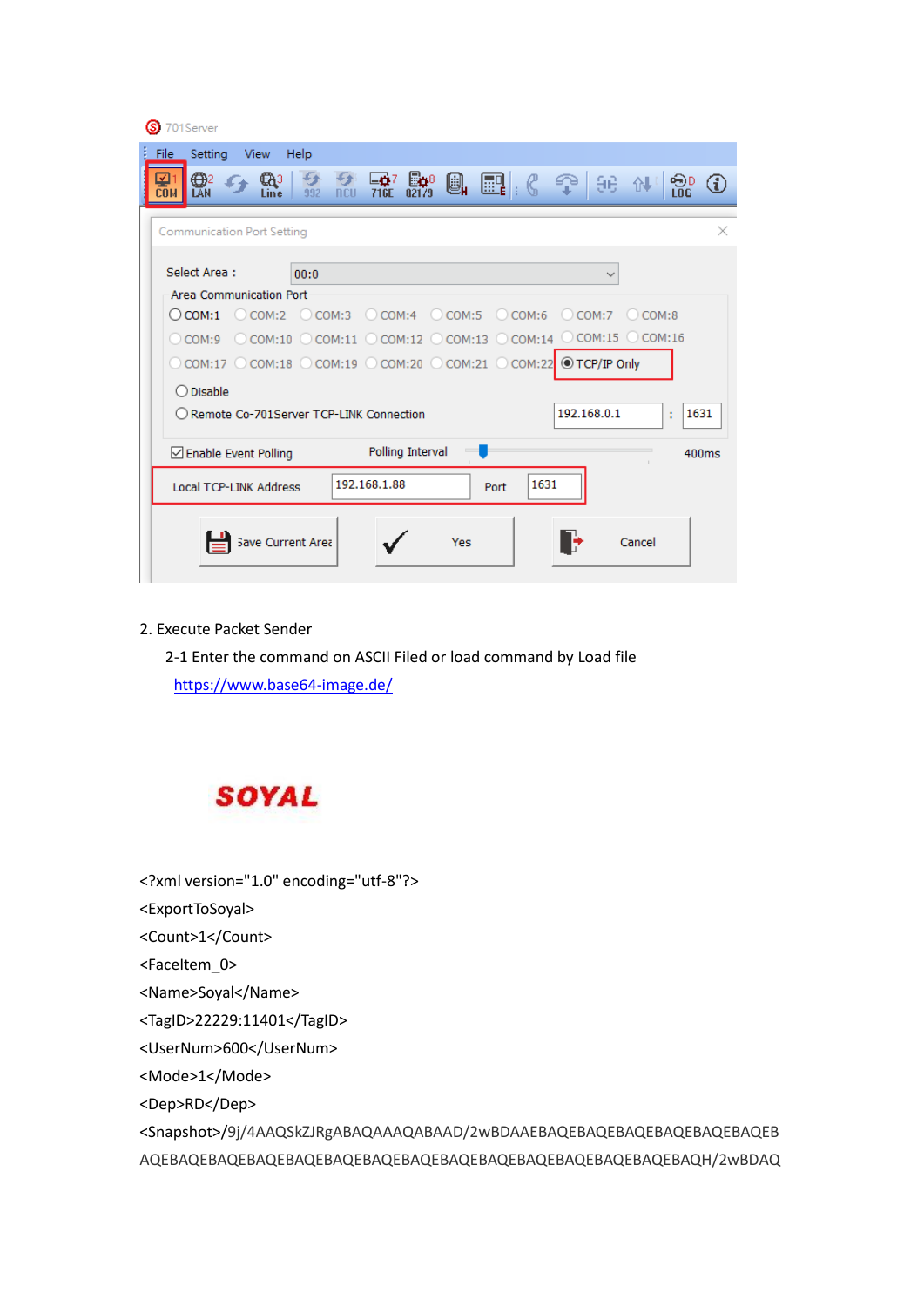AQEBAQEBAQEBAQEBAQH/wAARCABzAGQDASIAAhEBAxEB/8QAHwAAAQUBAQEBAQEAAAA AAAAAAAECAwQFBgclCQoL/8QAtRAAAgEDAwlEAwUFBAQAAAF9AQIDAAQRBRIhMUEGE1Fh ByJxFDKBkaEII0KxwRVS0fAkM2JyggkKFhcYGRolJicoKSo0NTY3ODk6Q0RFRkdISUpTVFVWV1hZ WmNkZWZnaGlgc3R1dnd4eXgDhIWGh4iJipKTJJWWl5iZmgKjpKWmp6ipgrKztLW2t7i5usLDx MXGx8iJvtLT1NXW19iZ2uHi4+Tl5ufo6erx8vP09fb3+Pn6/8OAHwEAAwEBAQEBAQEBAQAAAA AAAAECAwQFBgcICQoL/8QAtREAAgECBAQDBAcFBAQAAQJ3AAECAxEEBSExBhJBUQdhcRMi MoEIFEKRobHBCSMzUvAVYnLRChYkNOEI8RcYGRomJvgpKiU2Nzg5OkNERUZHSEIKU1RVVIdY WVpiZGVmZ2hpanN0dXZ3eHl6goOEhYaHilmKkpOUlZaXmJmaoqOkpaanqKmqsrO0tba3uLm6 wsPExcbHvMnK0tPU1dbX2Nna4uPk5ebn6Ong8vP09fb3+Pn6/9oADAMBAAIRAxEAPwD+/iiiig A0000AKKKKACiiigA0000AKKKKACiiigA0000AKKKKACiiigA0000AKKKKACiiigA0000AKKKKACiii gAooooAKKKKACiiigAooooAKKKKACv4rfjR+2J+09+1n/wUr+L37Nfjn/gon/wwH8E/hV8Wv2gPA 3gzxT4e1vX/AIY+FrHTvhvat34Y0vS9Y1bwv4i8Ff8ACXeLfF3/AAhNprkt98ZfirofhbR9Rv8Axib/A A8u9J1PXPDPwv8AE39fPx8+KP8Awo74FfGn41f2F/wlH/CoPhL8Rvii/wAI1/af9i/8JF/wr/wfrPiz +wv7Z/s/Vv7J/tb+yfsH9p/2Vqf2D7R9q/s+98r7NL/INqXxG/4JM/8ABVT/AIW18S/jnYf8Ozv2gvA XhLx54t/trwn4n8I674F+N8Gp+Zr/APwm/iXTf+Fa+Frn4tfFrQPG2o6vd6z8PfC9h4U+MnxR0fXb aDRPGfi2Sz8n4V/ini/iHW/1fvXCZ5hMFip4uWaVsix2Z5ikWF4iv7CW9rg6ud4SWGw2F5JRlVhTx OYYVzqRhOhzV6dFP/T39nNw5DL/APiLnidxD4W8QcUcKYbIKPAeX+KXC3BHBvitn3g3xlxBeWX8 S4Hwxz+hnmd597elVoYPE4vI+Ec9p4fB18Rhsz9ileKzGcf05/4JleD/APgq58Hv2idT8M/Grxb4t/a j/YR8bf8ACwrrwH+0J4s+N/wf8df2lp1xa6fgvwl+OvhgSTx38TvjHe+EviN4c8J6VpejfDGw8UL4W 0D/AIWlc+M7pZL/AEnUrnVPPP8Agrp/wV0/aB+Bf7QOn/sW/sW6fpMnxTk0nwVB4x8YweCdT 8e/EfTviP491PRNc8F/DT4aeC9c0S58H6rg2g+D7nQZL+/k0L4nReI4vidaeHvD1p4R8Z+Ebu7uPj b/AINm/HPxkPx1+PXw0tNU8W3P7Psfwlm8c+IdF+wz3vgXRfjJN4w8DaB4O1T+0pbSe28M+LfE 3gmDxzafYbG/0vfxzo/hLz9UtNci+HmizeHvkv68WeBP2OP+C8XxB+In7V/hr7P4A8L/ALWfxh+I+ axf2No/xA/sPR/i/D4w8Y/BX4nf2PYXOp+b/wAlv/wsD4efFbbpMd7478Kf2Z9o0iw/L4/0W18PH 85lxZiaHhnwuslzTP8Al8HxPxe8px+d5xmax1bh3BOo4YihlubQwuEqwwEfZTxWHr4iSxuHp0Mw oKrVjFVaP9l0fo/cM5l9N/x3l4l8B+EnipxF4GfR0p+IXCXhl4ccDT4Vy7xl4op4SnicnzTjPw9xGe8RZ dieLKyx+FyLOMryihPhjN8XmnCWayy/A1qtTAZh6z+1d4H/AOC0H/BLzTvhz8fPiB+294t8e+H9b8 W6l4G0+/0f48/Eb4zeFtH8U6p4W1m707S/GPw0+Pnh2z8P67/bvh+z8V6h4evk8leLNO0PUfDE uo3t34a8QL4Qn1L9Df2xfjH+1f8Atl/8EkvgR/wUH+Bnj34tfAL4mfD3/hM9Z+MPw/8AgB8T/iT4 Y8O+LfAlj421T4W/EHxZFpPg+ybxBqn/AAifiDwFpHxK0W28UeI49H+Fvws1T4q/234l8VXunW2 tXvxr/wAFr/8AgpH8IP269C+AH7L37Hl5q3xo0+5+Idt4+8Qappnw2+IGla7qvxHms9V+Hnwx+Hf gLSfEVpoPibW9WvoPF/i658R6ZH4BvYtSvNV+Hdt4T8R3OoR+KtFh/pG/4J9/sq3n7Pf7AXwU/Zg +MWm6T4q1C2+HniSD4p+Etf0jQtV0IXnxc8QeKPHXjj4aa1p8Gq+K/DPirSfDk/jnVPAOpX8Ooah oXjOz0qbV47S20/WBptv6vDWUU854o494U4b4hzjMOCp8M0IU8xeb1cyweC4oqVMuq4LEYH Hxm3KdNUsTOosPVca6w9SjXlOnRw0afwfjZ4h4zw18Cvol/SA8bPBzw34R+k5hPG/NMRieDY+H mC4I4k4l8CcDg+MMv4myjirhKvhYU6OHxVTG5Jh8DPOMDGtlM82wWZ5RRwuKzHOauL/BP4a f8Ft/G3gv/gkbd6tqnxF0nX/23/DnxDn/AGdfAupeKNe8I+OfiBq+hS6fYeLdN/aB8Z+BdQudA11tJ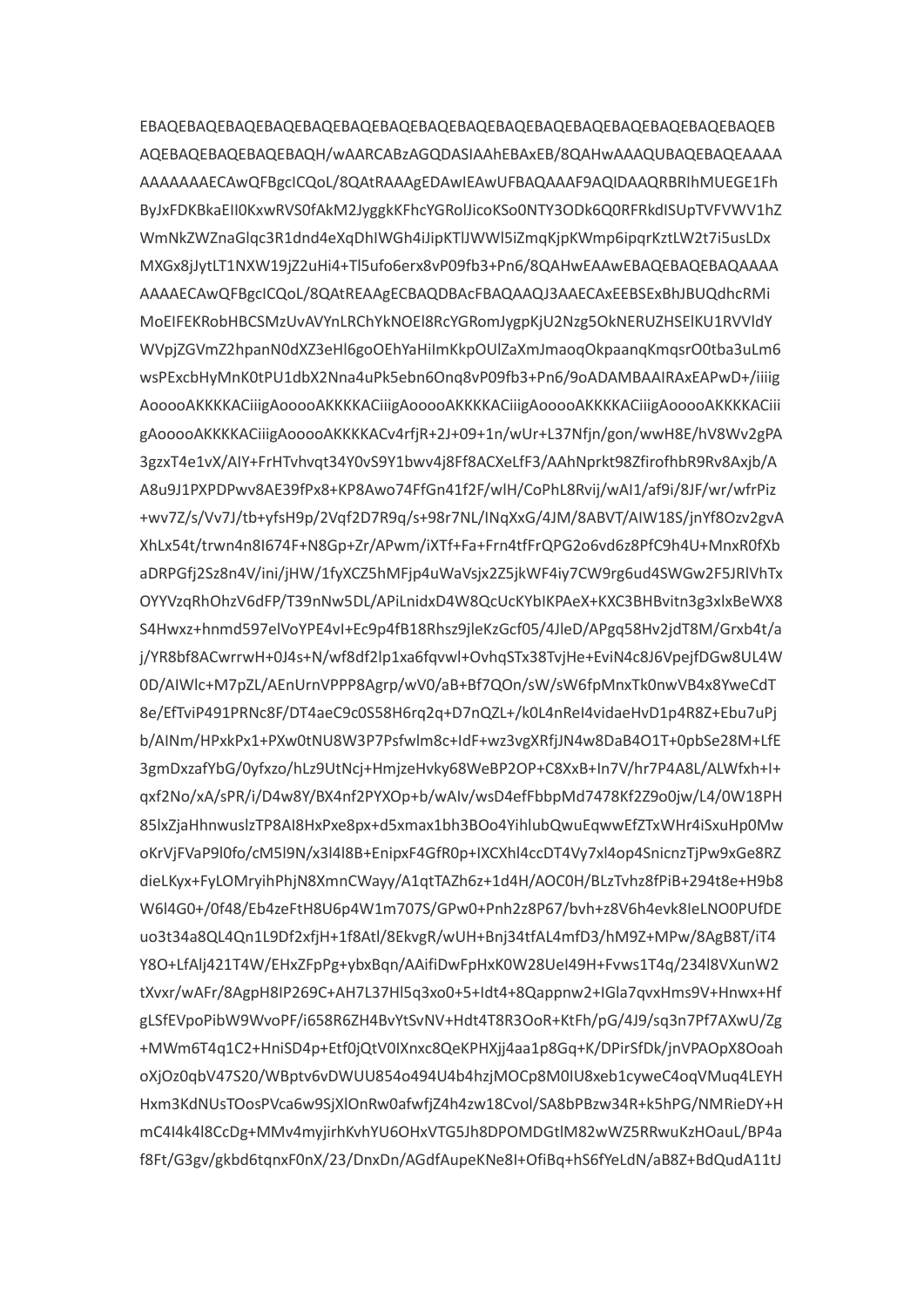8KeAr7Vvh5pfjDWtL+I9n4o+L/hTwzrXxDl8VHxZ4t0+0+3/wDghV8Jv2vNV+HGtftZftW/H39p3x dB8TtJm8NfBj4TfF/4keK/FXhG5+HF1L4Z8Qx/HA6P4t8S6/qC6t4r1Cxl0P4fXUumeFZbbwVa654 ltG8XeGfid4Z1PSv55v8AglX+yV8J/wBr7/go/b+FtCi1a/8A2bfhPq3jH47r4d+KieG7rxt4x+E/gTxlp OnfDfwf420iz8N+JvAXiHVvEOu+Jvh7Y/Frw+LfTfDereEX8f2ug6xZ3jallx/Vt/wWY/bU/wCGOP2 N/Ff/AAiev/2T8bPji9t+E/wl/s/VfsHiLQ/7WsX/AOE8+JWmf2b4q8L+LdM/4V/4Sluf7C8ZeGv7W /4RT4p+lyhd/bOmy6Zq0mc+AcwzLMMqfiJxim2Jnk3AeV1snyrB0cXWdHNcXgaaiWzXFP2kY4y E4h1MPgsO61OcsXilRq1ajnh06vZ9Lfg/gnhDj6P0Nfo3+HmR4bxK+lhx3l3iJ4gcR5nw9l8cy4A4e 4pxv1iLeAMip/VK9fh3I8oWBzbinOKeXYvDYfh7IgmYYHAYSOFzeccv/n8/4LDf8FIf2kvHf7XnxK+ HH7LPxb+OHw7+Ef7J2kz+DfHN98HPFvi3wRZ3/ia38V6R4W+JPifx5deGdL8lazY6TonxG17wz8E tGXxTqviLwjuu6Ja634F1aF/irLb6l/SN/wAEiPix8R/if/wTq/Zs+JHxZ8X6t488e6rpPi/RdX8W6/JFc 67rNn4l+Lfi7wL4dm1rLJFiin1iVoPDPhrR7PLJtf1NrrXfFN5bTa34h1IVdd1DLJdSu/4w/h747/aG+ G37D/7T/gyX/gnf8Wtd0n9orwl8MvGNj+2J/wrD4tWP/CC/BvwF4s8KfGfVIv7au/B2teCdX+EviS 28G6P4m/tiw9angKDn/hKPGPiHx9pOheBtO8Hf0if8G2fi7/hlf2JviV4Gv8Axr/bmrfDv9obxN/Zv g688R/2ngPgbwJ4t8EeAdY0X7D4emyJ7nwz4S8TeNoPiXgml+RaWWi614ph8c31p9p1aPX5Rze F3Ema5i4mVMZmuNzCpPivh/NMZPLK/wBfw+CvvF081iWwmCwtLG0gFPFxweS4GggWJwsKs VTxc4OvKcMQe59O7wT4C4O+g/g+G+AeGeD8Jh/o/eL/AAFw3Q44vp8J5txNx7w/i+AZ5dxDxP n2N4ZxuaY3h3EcR+JnFOaTx+R57icDVqYnh3D4pZbRw+JvZv4J/wCCiX7Tf7SXiv8A4LN+Cv2TPDv 7Qnxw+B/wjHxD/ZV+BFxY/AP4sePfhpeX+hfFoeBfFPinxhqFrY6/eeGbr4hpP8WNX0jTvED+G/sa 6F4e8IWGo6PgT6TdXGpf2H1/Ah+w/wDtTfszaP8A8FcviT+2z8Yvidg3wW+EcnxD/ac+MfghNf8 Ah54n8Za74lvPjJgHi/w74b8B61p3w1TxdP4V1a18M/E7VPFWpazDH4i0KK88GzeG47gR9dsNX g/sP/Zp/wCCi/7GH7YHivVvhp+zp8Zf+FieNtD8JX/inVNF/wCFefFbwl9l8LaZrGg6Bfap/aXinwN4 Z0mfyNW8TaHafYbe/m1GT7b58NpJbW13Nb/YeEvE2WZhjOLswx/EOXrMOI+Lsd/ZGT4nOML UxavzDuUsDHB4SpiY4iVKX1mtRowhgaEpww3trThUhvfzh+0K8EON+D+G/o7cHcKeDnGD4P8A Bf6PHCz8RvEbJPDiPcJwyLirOIUKHFNbiLiDCZLWyinmFJ5JImY5hicRxLmIDDYiO/7O9phsRg8QsR 9wUUUV+8n+TQV+Y3in/giT/wAEzPiH4p1Txir/AOvi4S0/VtY+xfa7TwN4u+J/wv8AC0P9n6daaX B/Zfgb4aeOPCXgnQ/MtrKGW+/sXw9p/wDaeovd6xqX2vVtQv765/TmivMzPJcmzqFKInOU5Zm 1KhOVSjTzPAYXHwozkuWU6UMVSqxpzlH3ZSgk2tG7H3HBHib4k+GWLx2P8N/EHjjw+x2Z4enh MyxnBHFmfcJ4vMMJRae2pYbHYilcfgK2Lw9Ks3Vp0cROpThU9+MVLU8m+Cvwl+Df7OfgWw+ GnwM+G3hL4X+CdP8Assv9i+E9Jg0/+1NRtNH0rQP+Eh8S6liTVvFvi290nQ9ltNZ8Y+KL/WPFOvf 2fbT63rGoXKecfJf2lv2Ff2SP2wP7Jm/aL+B3hL4iatof2CLS/FXm634S8d2unaZ/bz2Ph7/hYHgbVv DPjafwlBc+Jtc1L/hDrjX5vC0msXv9tTaPJq1taXtv9Z0VdbKcqxGBWV4jLMvr5YoRprLq2Cw1XAqE PggsJOlLDqEPsxVO0eiRz5b4hcfZNxXPjvKOOOMMq44qYivi6nGWW8S51geK6mKxKticTPiLC42l m8sRiE2q9aWMdSqn+8ll+H/2df8Agm3+w/8AsoeKbjxz8CP2evCXhLxtN5P2TxjrGp+LPiH4p8P+ Xp2uaPP/AMId4h+JfiHxhq3gj+1dJ8R6xpfiH/hD7vQ/+El065isfEH9p21lYRWv3BRRVZflmW5Th1 g8qy/A5ZhFOdRYXL8JQwWHVSbTnNUMNTp0lObSc5KPNJpXbOfi/jfjTxBzmfEfHvF/FHG/ENXD0 MJUz7i/P824lzmphcLFwwuGnmmc4vG46eHw0JSjQoyrunRi3GnGKbR8bfsx/wDBPv8AY8/Y413 xP4p/Zx+Cmk/D3xN4x0mz0DXvEU3iTxx4212XQrO8OojRdN1f4g+KPFeoaBpN9qC2l9rWm6Bca ZZ+ILzSdAutdh1Gfw7oT6dkftLf8E4P2MP2wPHek/Ev9ov4Nf8ACxPG2h+ErDwNpetf8LD+K3hL7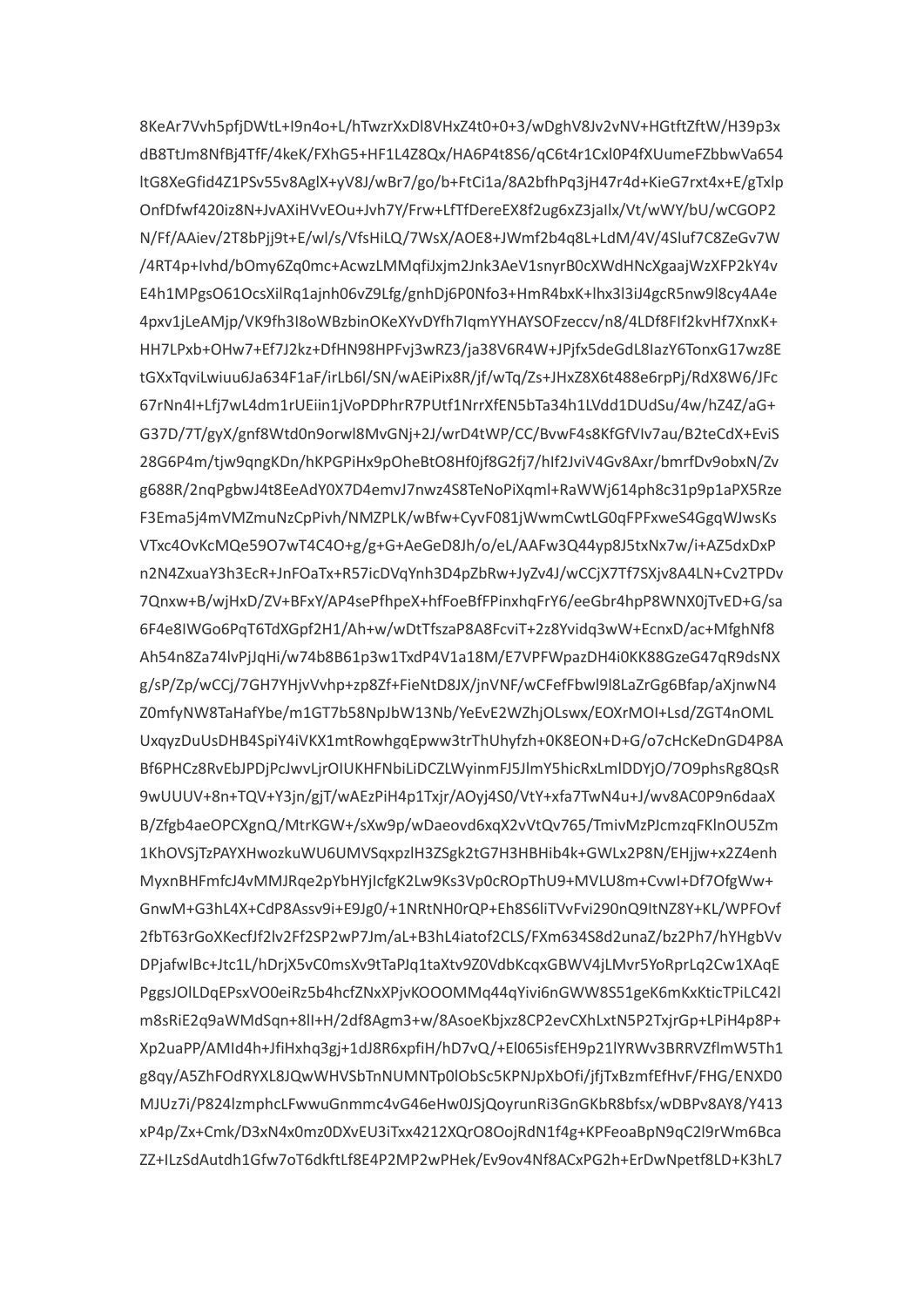L4W0zWNe1+x0v8As3wN458M6TP5GreJtcu/t1xYTajJ9t8ia7ktra0ht/uCiuN8OcPPLY5M8hyV5 RGp7aOVPK8C8tjVc5VHVjgXQ+qqp7SUqnOqSlzylK/M2z6SHjT4x0+NK3iRT8WfEyn4iYjBrLq/Hs OO+KYcaV8vjhgWDWBrcUxzVZ5UwawlCjhVhp46VBYajSoKHsgcIrzzX/hP8OPEvwn1r4F6j4Q0 m2+Eev8Aw81L4T33gLQI5fCmhQfDjVfDc3g+68IaLF4Wl0efw1pMXhmd9G02Pw7PpUuj2awrp Eti9tbvF4f+y7+w1+y1+xf/AMJz/wAM0/C7/hW3/Cyf+EZ/4TX/AIrb4i+Mf7a/4Q7/AISD/hHP+R+ 8XeKf7O/s7/hKde/5BP2D7Z9v/wBP+1fZbP7P9Z0V1zyrLKmMwmYVMuwFTH5fTqUcBjp4PDyx mCpVYSpVaWExMqbrYanUpTnTqQozhGcJyhJOMmn8/huPeOcFw5xDwfg+NOLMJwlxdjMJmPF fC2G4izihw5xPmGAxVDHYHHcQ5JSxkMszrGYPG4bDYzCYnMsLia+HxWHoYiiOFWlTnH8mf+HG n/BLT/o17/zNn7RP/wA9uvp39mP/AIJ9/sefsca74n8U/s4/BTSfh74m8Y6TZ6Br3iKbxJ448ba7LoV neHURoum6v8QfFHivUNA0m+1BbS+1rTdAuNMs/EF5pOgXWuw6jP4d0J9O+yaK8zB8IcJ5dia WNv/hfh3A4vg3Khi8HkuW4XE0ZSiKEpUq9DDQq03KEpQbhOLcZSi9G0/t+JPpFfSC4vvTH8M8X +OvjHxVw3mtOnRzTh/iTxO42zzJMypUa9LFUqWPyrNM7xWAxlOliaFDEU4YjD1Iwr0aVaKVSnC SKKKK+iPxwKKKKACiiigAooooAKKKKACiiigAooooAKKKKACiiigAooooAKKKKACiiigAooooAKKKK ACiiigAooooAKKKKACiiigAooooAKKKKACiiigAooooA//Z</Snapshot>

</FaceItem 0>

</ExportToSoyal>

- 2-2 Enter "TCP/IP Address"
- 2-3 Enter Port Number
- 2-4 Select "TCP"
- 2-5 Click "Send"
- 2-6 Check Echo and Success means the command is sent successfully

|                | Packet Sender - IPs: 192.168.1.88. fe80::c8df:c33a:a445:83b5%ethernet 6<br>п<br>x                                                                                                                                                                                                                                                                                                                                                                                                                                                          |                           |  |                          |                               |                   |         |                       |            |         |            |            |                                                                                                                                      |  |  |
|----------------|--------------------------------------------------------------------------------------------------------------------------------------------------------------------------------------------------------------------------------------------------------------------------------------------------------------------------------------------------------------------------------------------------------------------------------------------------------------------------------------------------------------------------------------------|---------------------------|--|--------------------------|-------------------------------|-------------------|---------|-----------------------|------------|---------|------------|------------|--------------------------------------------------------------------------------------------------------------------------------------|--|--|
|                | File Tools Multicast Help                                                                                                                                                                                                                                                                                                                                                                                                                                                                                                                  |                           |  |                          |                               |                   |         |                       |            |         |            |            |                                                                                                                                      |  |  |
|                | Packet Name<br>Name<br>KKKACiiigAooooAKKKKACiiigAooooAKKKKACiiigAooooAKKKKACiiigAooooAKKKKACiiigAooooAKKKKACiiigAooooAKKKKACiiigAooooA/KZ \n\n\n   ×<br>ASCII.<br>11 4b 4b 4b 4b 41 43 69 69 69 67 41 6f 6f 6f 6f 41 2f 2f 5a 3c 2f 53 6e 61 70 73 68 6f 74 3e 20 0a 3c 2f 46 61 63 65 49 74 65 6d 5f 30 3e 0a 3c 2f 45 78 70 6f 72 74 54 6f 53 6f 79 61 6c 3e 0a<br>Load File<br><b>HEX</b><br>$\mathbf{x}$<br>3<br>$\overline{\mathbf{x}}$<br>Port 1631<br>Send<br>Address<br>192.168.1.88<br>Resend Delay<br>0.0/blank off<br>C<br>Save |                           |  |                          |                               |                   |         |                       |            |         |            |            |                                                                                                                                      |  |  |
|                |                                                                                                                                                                                                                                                                                                                                                                                                                                                                                                                                            |                           |  |                          |                               |                   |         |                       |            |         |            |            |                                                                                                                                      |  |  |
|                |                                                                                                                                                                                                                                                                                                                                                                                                                                                                                                                                            | Search Saved Packets.     |  |                          |                               |                   |         |                       |            |         |            |            | Delete Saved Packet<br>Persistent TCP                                                                                                |  |  |
|                |                                                                                                                                                                                                                                                                                                                                                                                                                                                                                                                                            | Send                      |  | Name                     |                               | Resend            |         | To Address            |            | To Port |            | Method     | ASCII                                                                                                                                |  |  |
|                |                                                                                                                                                                                                                                                                                                                                                                                                                                                                                                                                            | <b>Send</b>               |  | DNS dannagle.com         |                               | 0                 | 1.1.1.1 |                       |            | 53      |            | <b>UDP</b> | \f7\e3\01\00\00\01\00\00\00\00\00\00\00\08dannagle\03com\00\00\01\00\01                                                              |  |  |
| $\overline{2}$ |                                                                                                                                                                                                                                                                                                                                                                                                                                                                                                                                            |                           |  | Send DNS example.com     |                               | $\mathbf{0}$      | 8.8.8.8 |                       |            | 53      |            | <b>UDP</b> | \91\8b\01\00\00\01\00\00\00\00\00\00\00\07example\03com\00\00\01\00\01                                                               |  |  |
| 3              |                                                                                                                                                                                                                                                                                                                                                                                                                                                                                                                                            |                           |  | Send FTP debian.org      |                               | $\mathbf{0}$      |         | cdimage.debian.org 21 |            |         | <b>TCP</b> |            | \r\nUSER anonymous\r\nPASS anonymous\r\nquit\r\n                                                                                     |  |  |
| и              |                                                                                                                                                                                                                                                                                                                                                                                                                                                                                                                                            |                           |  | Send HTTP 138.197.192.84 |                               | $\circ$           |         | 138.197.192.84        |            | 80      | <b>TCP</b> |            | GET / HTTP/1.0\r\nHost: naglecode.com\r\n\r\n                                                                                        |  |  |
| 5              |                                                                                                                                                                                                                                                                                                                                                                                                                                                                                                                                            |                           |  | Send HTTP example.com    |                               | $\mathbf{0}$      |         | example.com           |            | 80      | <b>TCP</b> |            | GET / HTTP/1.0\r\nHost: example.com\r\n\r\n                                                                                          |  |  |
| 6              |                                                                                                                                                                                                                                                                                                                                                                                                                                                                                                                                            |                           |  |                          | Send HTTPS packetsender.com 0 | packetsender.com  |         |                       |            | 443     |            | <b>SSL</b> | GET / HTTP/1.0\r\nHost: packetsender.com\r\n\r\n                                                                                     |  |  |
|                |                                                                                                                                                                                                                                                                                                                                                                                                                                                                                                                                            | <b>En</b> Send NTP query  |  |                          |                               | $\mathbf{0}$      |         | pool.ntp.org          |            | 123     |            | <b>UDP</b> |                                                                                                                                      |  |  |
|                |                                                                                                                                                                                                                                                                                                                                                                                                                                                                                                                                            |                           |  |                          |                               |                   |         |                       |            |         |            |            |                                                                                                                                      |  |  |
|                |                                                                                                                                                                                                                                                                                                                                                                                                                                                                                                                                            | Clear $Log(2)$            |  |                          |                               |                   |         |                       |            |         |            |            | □ Log Traffic Save Log Save Traffic Packet Copy to Clipboard                                                                         |  |  |
|                |                                                                                                                                                                                                                                                                                                                                                                                                                                                                                                                                            | Time                      |  | From IP                  | From Port                     | To Address        |         | To Port               | Method     |         | Emor       |            | 6 <sup>1</sup>                                                                                                                       |  |  |
|                |                                                                                                                                                                                                                                                                                                                                                                                                                                                                                                                                            |                           |  | 13:48:50.455 192.16      | 1631                          | You               |         | 59363                 | <b>TCP</b> |         |            |            | xml version="1.0"encoding="utf-8"? <soyalecho> Success </soyalecho> (7117 Bytes)                                                     |  |  |
|                |                                                                                                                                                                                                                                                                                                                                                                                                                                                                                                                                            | <b>m</b> 13:48:50.445 You |  |                          | 59363                         | 192.168.1.88 1631 |         |                       | <b>TCP</b> |         |            |            | xml version="1.0" encoding="utf-8"? \n <exporttosoyal>\n<count>1</count>\n<faceitem_0>\n<n< td=""></n<></faceitem_0></exporttosoyal> |  |  |
|                |                                                                                                                                                                                                                                                                                                                                                                                                                                                                                                                                            |                           |  |                          |                               |                   |         |                       |            |         |            |            |                                                                                                                                      |  |  |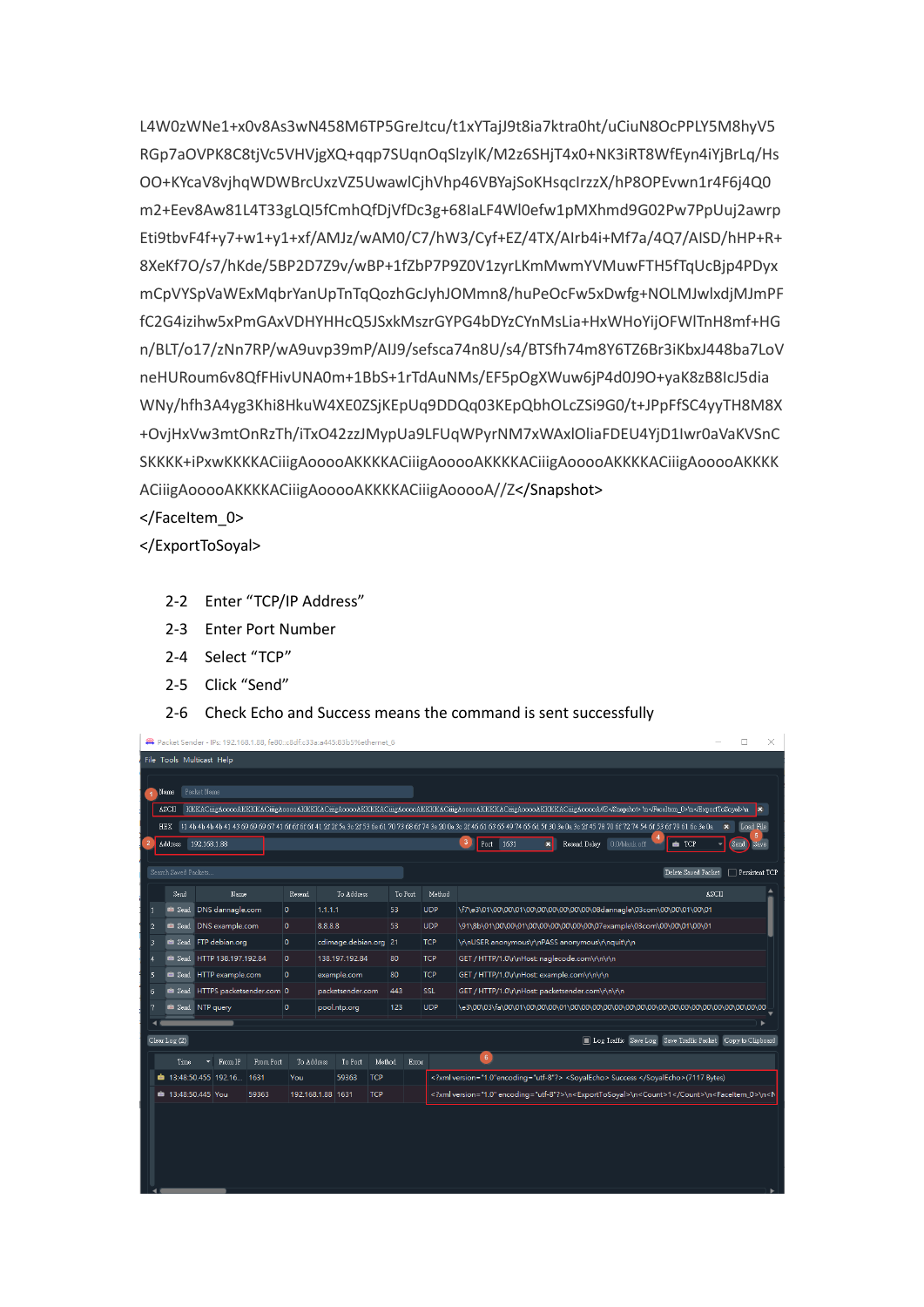3. Execute **701Client**, click icon to enter user card setting window, find User Num600, we will find Card ID, Access Mode, Name, Dept1 and image has been successfully sent to 701Client from the 3<sup>rd</sup> party system.

701 Client - [TRANSACTION RECORDS2021/02/25]

|                       | る ほ 街 ら 歯 …                    | $^{\bullet}$<br><u> န</u>                              | $\mathfrak{B}$ 0 $\mathbb{Q}$ $\mathbb{Z}$ a + 0 $\times$ 0 $\times$ |        |                      |
|-----------------------|--------------------------------|--------------------------------------------------------|----------------------------------------------------------------------|--------|----------------------|
|                       |                                | Default.pir G TRANSACTION RECORDS2021/                 |                                                                      |        |                      |
|                       |                                |                                                        |                                                                      |        |                      |
| <b>User Card Edit</b> |                                |                                                        |                                                                      |        |                      |
| <b>User Num</b>       | $600 \, \boxed{9}$ $\Box$ Lock | Auto Save Card ID                                      |                                                                      |        |                      |
| Card ID               | 12229                          | 11401<br>Card only                                     | $\checkmark$                                                         |        |                      |
|                       | <b>ALL</b>                     | Level<br>00                                            | 骡                                                                    |        |                      |
| <b>Time Zone</b>      |                                |                                                        |                                                                      |        |                      |
| <b>Door Group</b>     | <b>ALL</b>                     |                                                        |                                                                      |        |                      |
| Name * Soyal          |                                | <b>P.I.N.</b>                                          | ****<br>$\Box$ Changeable                                            |        | SOYAL                |
| <b>Alias</b>          |                                | <b>Employ ID</b>                                       | $\boxdot$ Guard                                                      |        |                      |
|                       |                                |                                                        | $\Box$ Anti-passback                                                 |        |                      |
| $\square$ Date Limits | 2000/ 1/ 1                     | 2079/12/31<br>$\checkmark$<br>$\overline{\phantom{0}}$ | $\checkmark$<br>$\Box$ Just card contro                              |        |                      |
| Depart.               | <b>RD</b>                      | $\log 2$ 01<br>$\checkmark$                            | Duty#<br>$\checkmark$<br>Duty 01                                     |        |                      |
| Car ID                | <b>Birthday</b>                | 2000/1/8                                               | $\boxdot$ Just fingerprint<br>$\checkmark$                           |        |                      |
| VisalD                |                                | Gender Male $\sim$<br>E-mail:                          |                                                                      |        | 00014                |
| TEL:                  |                                |                                                        |                                                                      |        |                      |
|                       |                                |                                                        | r.<br>$\sim$                                                         |        | F                    |
| Addr.                 |                                |                                                        |                                                                      |        |                      |
| <b>Num</b>            | Name                           | <b>Access Mode</b>                                     | Department                                                           | UserID | Index                |
| 0599                  |                                | Invalid                                                | sales                                                                |        | 00000:00             |
| 0600                  | Soyal                          | Card only                                              | <b>RD</b>                                                            |        | 12229:11             |
| 0601<br>0602          |                                | Invalid<br>Invalid                                     | sales<br>sales                                                       |        | 00000:00<br>00000:00 |
|                       |                                |                                                        |                                                                      |        |                      |

**Application2**:**Trigger Door Relay of Controller by sending XML command through 701Server**

**SOYAL 701Server XML Command Format::** Set Controller Output State:

<?xml version="1.0" encoding="utf-8"?> //fixed value of XLM head format//

<SoyalXML> // Head //

<Count>1</Count> // Total command number//

<Command\_0> // Command set number //

<CmdCode >1004</CmdCode > // Command Code (Please Reference JSON Command) //

<Area>0</Area> // Area Code //

<StartNode>1</StartNode> // Controller Node ID of this Area //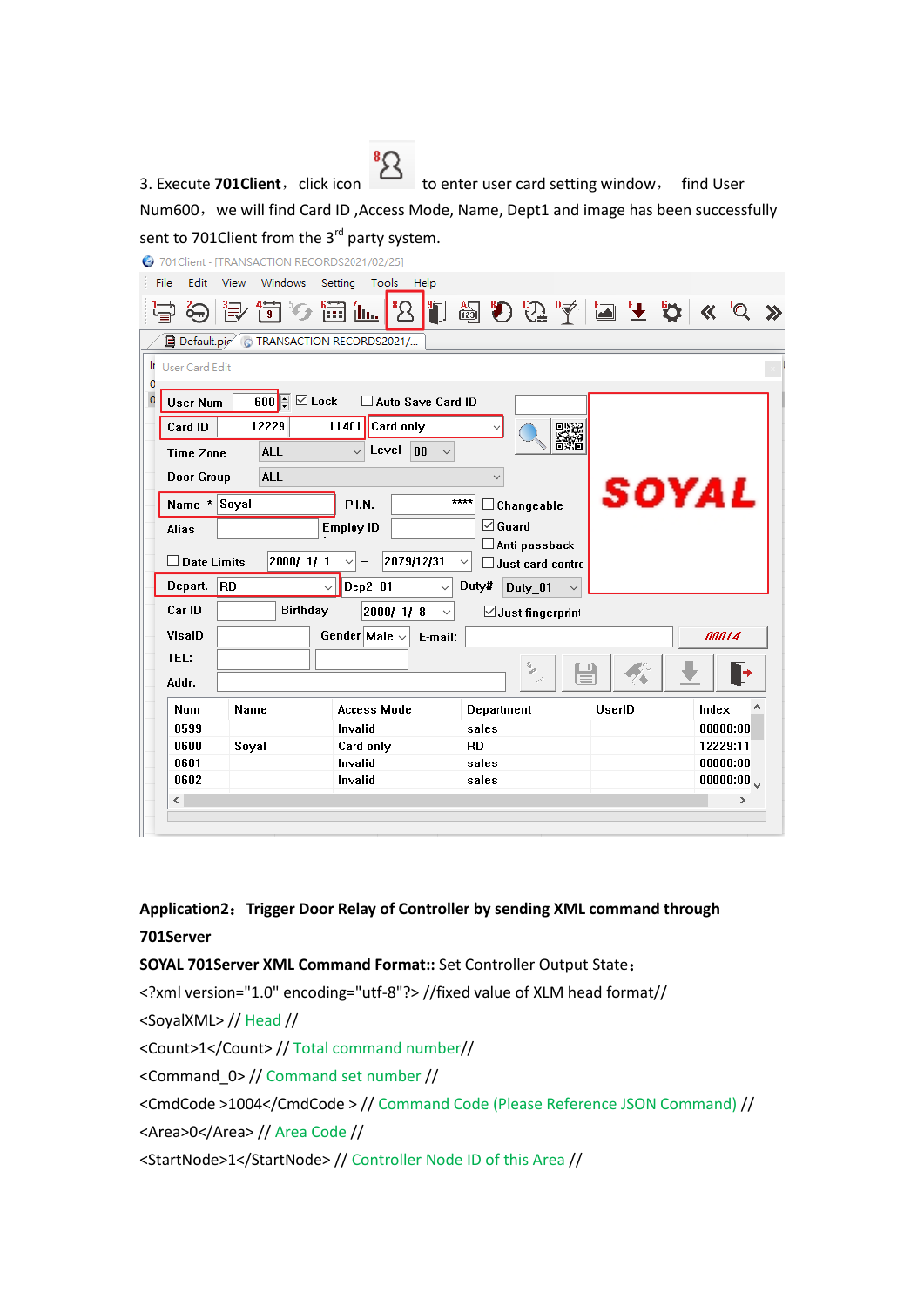<StartPp>256</StartPp> // Controller IO Mapping Table // <State>1</State> // 0: For Off 開啟 1: ForOn // <Value>1</Value> // 0: For Latch(default) 1:For Pulse // </Command\_0 > // The last packet data no // </SoyalXML> // End //

## **Example2**:**Test Trigger Door Relay Pulse on of 837-E Node ID 001**; **We use Packet Send to test the command**

1-1 Enter the command on ASCII Filed or load command by Load File

<?xml version="1.0" encoding="utf-8"?>

<SoyalXML>

<Count>1</Count>

<Command\_0>

<CmdCode >1004</CmdCode >

<Area>0</Area>

<StartNode>1</StartNode>

<StartPp>256</StartPp>

<State>1</State>

<Value>1</Value>

</Command\_0 >

</SoyalXML>

1-2 Enter "TCP/IP Address"

- 1-3 Enter Port Number
- 1-4 Select "TCP"
- 1-5 Click "Send"
- 1-6 Check Echo and Success means the command is sent successfully